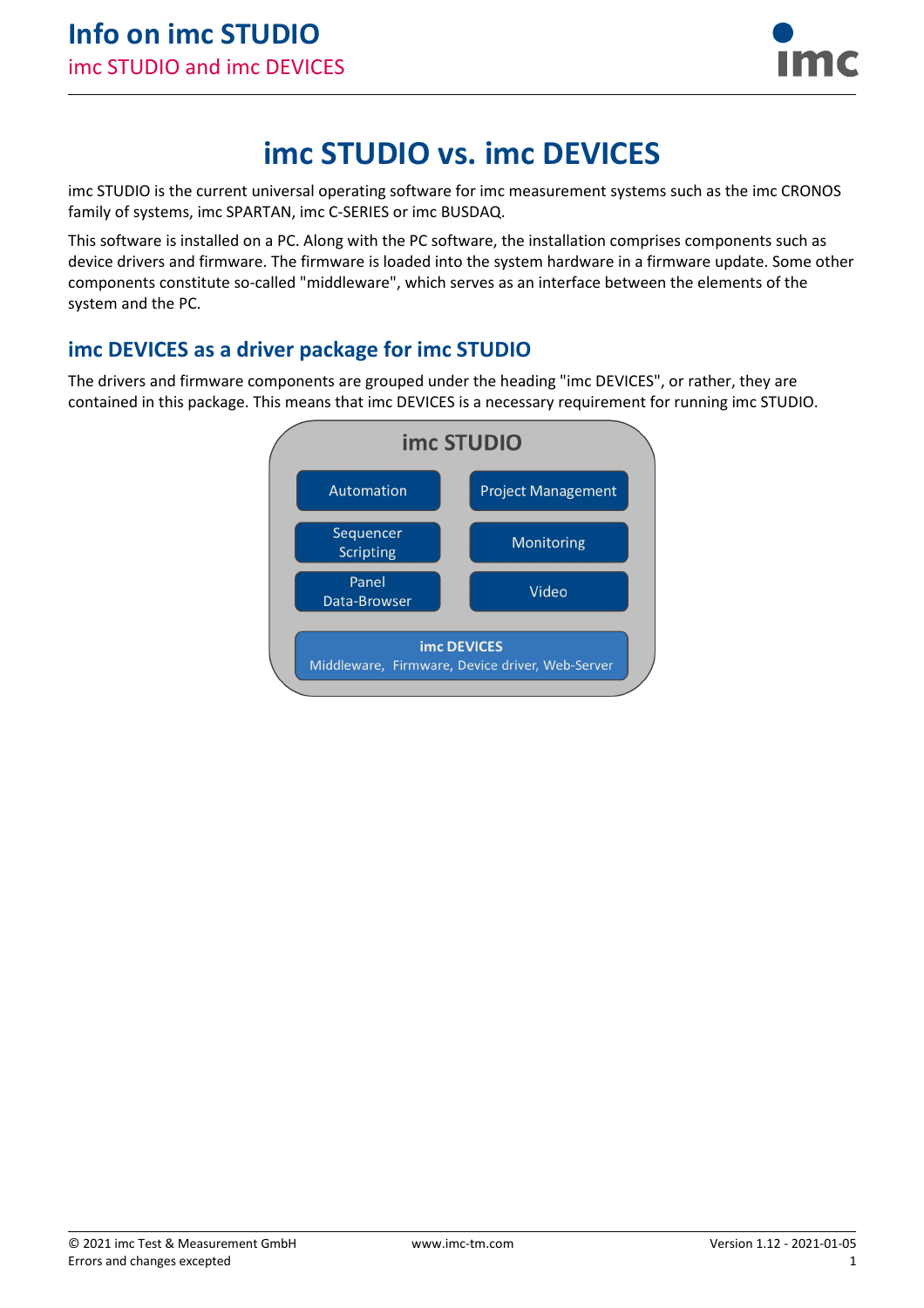

### **Compatibility between imc STUDIO and imc DEVICES**

In regard to the use of imc DEVICES as the device driver, there is a clear distinction determining the compatibility of versions/version groups:

| imc STUDIO version | assigned firmware group | additionally compatible |
|--------------------|-------------------------|-------------------------|
| 5.0R1              | 2.8R5                   | 2.8R3                   |
| 5.0R3              | 2.8R7                   | 2.8R3, 2.8R5            |
| $5.0R5+$           | 2.9                     | 2.8R3, 2.8R5, 2.8R7     |
| 5.2R1-R2           | 2.10                    |                         |
| 5.2R3-R9           | 2.11                    | 2.10                    |
| 5.2R10             | 2.13                    | 2.10, 2.11              |
| $\cdots$           | $\cdots$                |                         |
|                    |                         |                         |

**For version 5.0**, the applicable rule is: the assigned group and all **predecessor groups going back to 2.8R3** are compatible with the imc STUDIO-version used.

**For version 5.2**, the applicable rule is: the assigned group and all **predecessor groups going back to 2.10** are compatible with the imc STUDIO-version used.



### **Parallel operation**

However, as of imc STUDIO 4.0 it is possible under certain circumstances to work with multiple groups of imc DEVICES simultaneously and in parallel. In special cases, this may be relevant or even recommendable, particularly in conjunction with the use of multiple devices.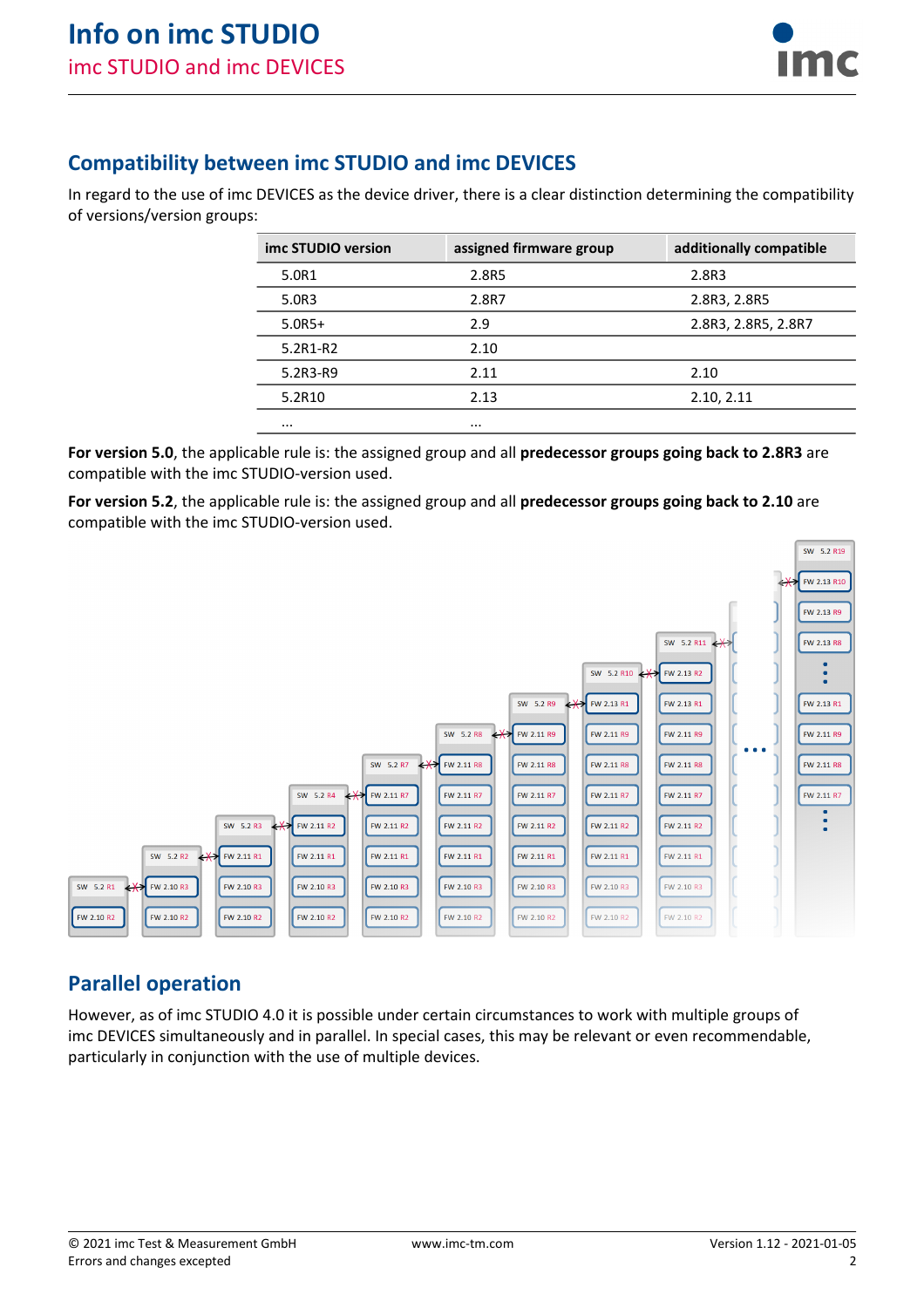

## **Installation**

#### **Components of the product DVD**

When imc STUDIO is installed from the data carrier (DVD) or after downloading the complete installation package, supplemental components are installed along with the actual core product. In particular, this includes an up-to-date and appropriate version of the imc DEVICES driver package. Further global system components, which are also used by other imc products (such as the curve window, etc.) are grouped under the package name "imc Shared Components".

Following the installation procedure, it is possible to specify whether the components are to be installed either automatically, or individually upon selection.

### **Update-Installation and uninstalling**

When installing an update which replaces an existing older version with an up-to-date version, it is generally recommended to uninstall the older version. However, this procedure intentionally does not include automatic uninstalling of the older version of the imc DEVICES driver package.

### **Note**

To ensure that imc STUDIO also uses up-to-date drivers and firmware, please uninstall any existing older versions of imc DEVICES. This can also be performed subsequent to the completed installation of imc STUDIO by means of the Windows Control Panel.plate

#### **Determining what versions are used**

The file "ReadMe.txt" which comes with the installation package explicitly lists all components along with their version numbers and creation dates.

When in doubt, it is possible to view in the "Info" dialog of the imc STUDIO program currently running in order to learn what version of imc DEVICES was installed in conjunction with imc STUDIO.

Additionally, it is possible to use the dialog "Device Properties" pertaining to the currently connected device in order to verify whether this driver version actually was loaded to the device. In case only a single (current) version of imc DEVICES is located on the computer, then performing the "Prepare/Download" procedure on the configuration always ensures that this version is transferred to the device (by firmware update).

# **Nomenclature of the data media and installation packages**

The circumstances regarding imc STUDIO's software components, as just described, explain the necessity of maintaining a detailed and structured version nomenclature.

First of all, the data medium/download package contains a version of imc STUDIO, for instance "5.2R11", which is uniquely denoted by its Build-date.

The assigned version of imc DEVICES, for example 2.13R2, is also relevant, as it often has its own (differing) Build-date.

Additional supplements are then denoted by the designation "AddOn" with an appended unique date, for instance imc STUDIO 5.2R11 2019-09-06 AddOn 2019-10-22. Any changes to imc DEVICES such as firmware patches are listed and typically annotated in the file AddOn\_Info.txt.